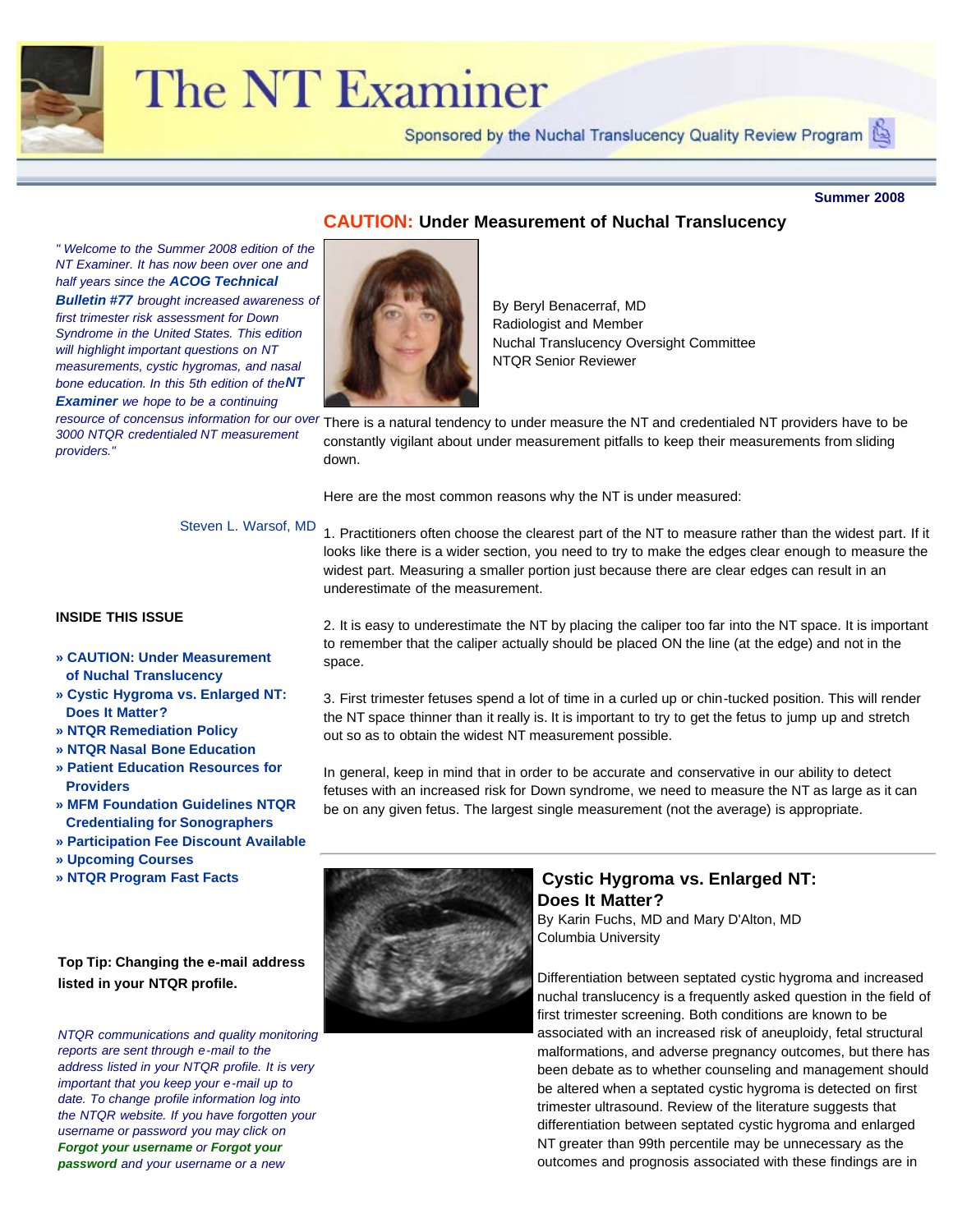

*password will be sent to the e-mail address in your profile. If your e-mail has changed you will need to contact NTQRsupport@ntqr.org or call* 405-753-

6534 *for help logging in. Once you have logged in place your cursor (hover) over hover over HOME you will see a submenu. Click on PROFILE to change your name, username, or e-mail address. On the same submenu you can click on PRACTICE LOCATIONS to change, add, or delete sites where you practice. The same submenu will allow you to change your password. If you need additional information or assistance please E-mail [ntqrsupport@ntqr.org.](mailto:ntqrsupport@ntqr.org)*

fact similar.

HOME on the upper left menu bar. When you 132 cases of CH were identified in the study population of 38,167 pregnancies yielding an overall The FaSTER group used a standardized definition of septated cystic hygroma (CH) which required visualization of an "enlarged hypoechoic space at the back of the fetal neck" that "extended along the length of the fetal back" and "in which septations were clearly visible". 1 Using this definition, incidence of 1/285. Among the 132 CH identified, abnormal fetal karyotype was present in 51% of fetuses (67/132) and fetal structural malformation was identified in 34% of chromosomally normal fetuses (22/65). Fetal demise occurred in 20 (15%) cases, including 12 pregnancies with fetal chromosomal abnormalities, 3 with fetal structural malformations, and 5 with apparently normal fetuses. Among 23 ongoing pregnancies with normal karyotype and no evidence of structural malformation, 22 (95%) had a normal outcome. Overall, 17% (22/132) of fetuses with septated cystic hygroma had normal chromosomes, normal structure, and normal pediatric outcomes.

In a review article presenting the data of the Fetal Medicine Foundation, Souka et al suggested that the presence or absence of septations in an enlarged nuchal translucency does not change prognosis and that outcomes are determined primarily by the thickness of the nuchal translucency. 2 Among pregnancies with nuchal translucencies above the 99th percentile – corresponding to a measurement of 3.5 mm or greater – Souka et al noted an increasing risk of major chromosomal abnormalities. The frequency of chromosomal abnormalities was approximately 21% with a nuchal translucency measuring 3.5 - 4.4 mm, 33% for NT of 4.5 - 5.4 mm, 50% for NT of 5.5 - 6.4 mm, and 65% for NT of more than 6.5 mm. Similarly, the risk of fetal structural anomalies increased among chromosomally normal fetuses with NTs above the 99th percentile. The risk of major fetal malformation was 10% with nuchal translucencies from 3.5 - 4.4 mm, 19% for NTs from 4.5 - 5.4 mm, 24% for NTs of 5.5 - 6.4 mm, and 46% for NT greater than 6.5 mm. Overall 15% of fetuses with NT greater than 6.5 mm went on to have

|                                                             | <b>Abnormal</b><br>Karyotype | <b>Structural</b><br><b>Malformation</b> | <b>Fetal</b><br><b>Demise</b> | <b>Normal</b><br><b>Outcome</b> |
|-------------------------------------------------------------|------------------------------|------------------------------------------|-------------------------------|---------------------------------|
| Septated cystic hygroma<br>FaSTER, 2005                     | 150.8%                       | 33.8%                                    | 15.2%                         | 16.7%                           |
| Nuchal translucency 5.5 - 6.4 mm<br><b>FMF, 2005</b>        | 150.5%                       | 24.2%                                    | 10.1%                         | $ 30\%$                         |
| Nuchal Translucency greater than 6.5mm<br><b>IFMF, 2005</b> | 64.5%                        | 146.2%                                   | 119.0%                        | 15%                             |

# **Table 1: Fetal outcomes based on presence of septated cystic hygroma or enlarged NT:**

normal pediatric outcomes whereas 95% of those with normal karyotype and normal anatomy went on to have normal outcomes.

The frequency of adverse pregnancy outcomes among those fetuses with septated cystic hygroma in FaSTER and those with nuchal translucency greater than 5.5 mm in Souka's cohort are compared in Table 1. Given that the mean nuchal translucency measurement in cases of cystic hygroma in the FaSTER study was 6.5 mm and the cystic hygromas were not excluded from the cohort used by Souka, it is not surprising that the frequencies of abnormal karyotype, fetal structural malformations, and fetal demise are in fact quite similar between the groups.1,2

In a subsequent analysis of the FaSTER data, it was shown that with an NT measurement of 4.0 mm or greater, there is no benefit in waiting for serum screening results. 3 In this group of patients with NT greater than 4.0 mm, consideration of first trimester serum markers PAPP-A and free beta hCG did not significantly decrease the risk of trisomy 21. 3 Even among 128 patients with NT greater than 3.0 mm, serum screening reduced the risk of trisomy 21 to less than 1:200 in only 10 (8%) patients and over 90% of patients remained at high risk for fetal aneuploidy after consideration of serum screening results. 3

Based on these data and the similar outcomes noted in the FaSTER cystic hygroma cohort and the FMF cohort, differentiation between septated cystic hygroma and nuchal translucency above the 99th percentile may not be clinically important. We recommend that women with septated cystic hygroma or with nuchal translucency greater than 4.0 mm be offered chorionic villus sampling without waiting for results of first trimester serum screening. Counseling regarding the associated risk of aneuploidy, fetal structural malformations, and fetal demise should not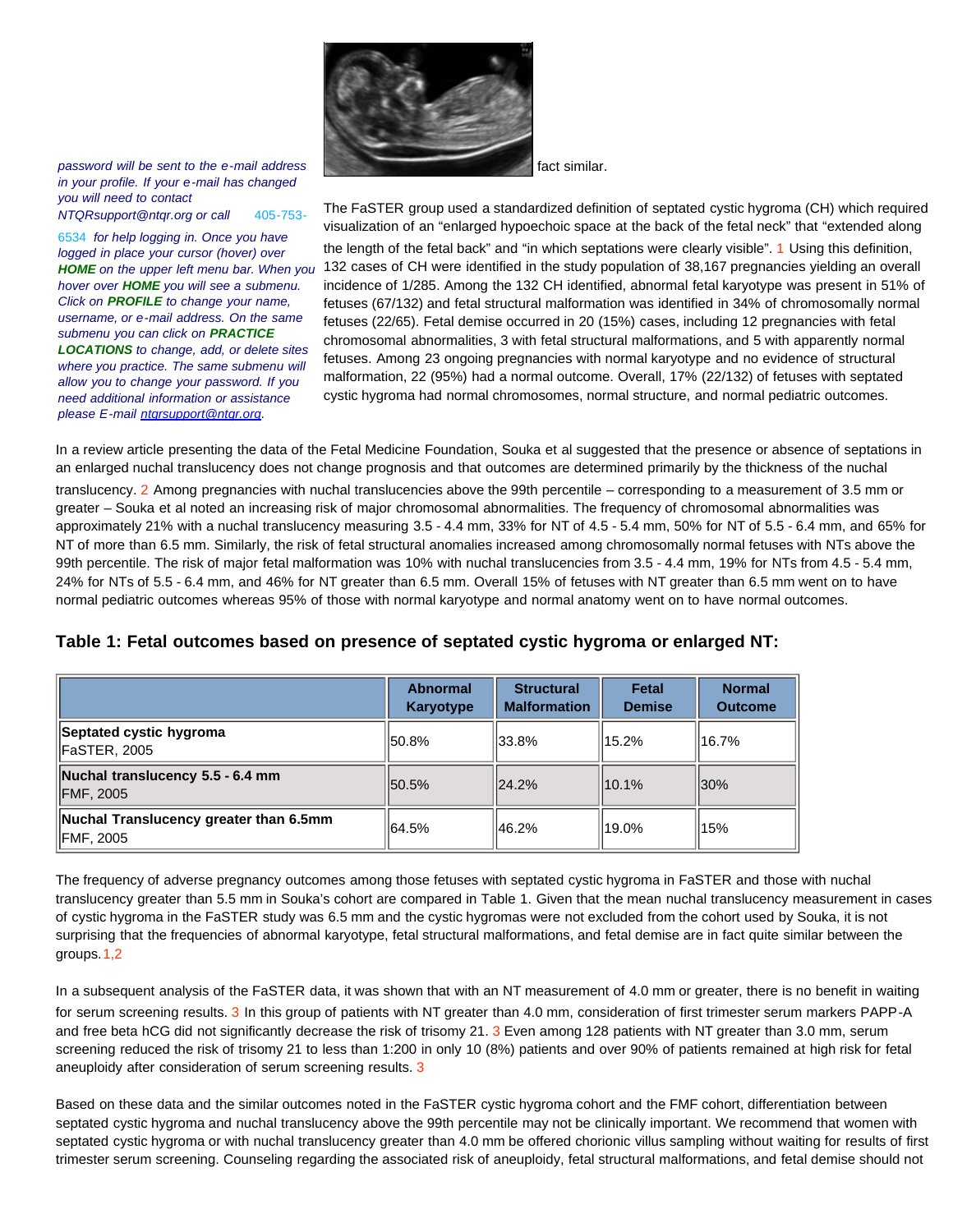be delayed until serum screening results are available. Many centers – including ours – are offering diagnostic testing with NT measurements greater than 3.0 mm given the low likelihood that serum screening results would significantly reduce the risk of fetal aneuploidy. Although serum screening is not necessary to further quantify the risk of aneuploidy in these cases, low concentrations of PAPP-A and beta hCG have

been associated with adverse pregnancy outcomes. 4 It is not known whether measurement of first trimester serum analytes may have a role in quantifying the risks of fetal loss, preeclampsia, preterm birth, abruption, and poor fetal growth in cases of enlarged nuchal translucency or septated cystic hygroma.

#### References

1. Malone FD, Ball RH, Nyberg DA, et al. First-Trimester Septated Cystic Hygroma: Prevalence, Natural History, and Pediatric Outcome. Obstet Gynecol 2005;106:288–94.

2. Souka AP, von Kaisenberg CS, Hyett JA, et al. Increased nuchal translucency with normal karyotype. AJOG 2005;192:1005–21.

3. Comstock CH, Malone FD, Ball RH, et al. Is there a nuchal translucency millimeter measurement above which there is no added benefit from first trimester serum screening? AJOG 2006;195:843–7

4. Dugoff L, Hobbins JC, Malone FD, et al. First-trimester maternal serum PAPP-A and free-beta subunit human chorionic gonadotropin concentrations and nuchal translucency are associated with obstetric complications: A population-based screening study. AJOG 2004;191:1446-51.

# <span id="page-2-0"></span>**Nuchal Translucency Quality Review Remediation Policy**

#### **Criteria for Continued Participation in the NTQR Program:**

In order for a participating provider to remain in good standing, (s)he must:

- a. Submit at least 30 NT measurements annually.
- b. Participate in and complete remediation if required.
- c. Pay all required fees to NTQR in a timely manner.

#### **Data Collection:**

Participants' NT data may be received electronically from participating laboratories or can be directly submitted from participating sonologists and sonographers. Data for an individual can only be collected from participating laboratories if the NTQR number is appropriately entered. If both a sonologist and sonographer want their measurements used for monitoring then the NTQR number for each must be entered on the laboratory requisition form that accompanies the patients' serum sample. NTQR strongly recommends nuchal translucency credentialing for all physician sonologists and sonographers involved in first trimester risk assessment.

#### **Epidemiologic Analysis:**

NTQR quality monitoring is based on epidemiologic analysis of individual participants' NT case data. Epidemiologic analysis commences when an individual submits at least 30 NT measurements to the NTQR program.

NT review is based on a comparison of the practitioners' measurements to those of a standard referent curve. **For review purposes, NT measurements are converted to multiples of the gestational age specific referent median (MOMs). The ideal practitioner's median NT should be 1.0 MOM with an expected 90th percentile range from 0.9 to 1.1MoMs.** Practitioners with values that are statistically outside the expected range will be considered for remediation.

In evaluating a practitioners' performance both long-term cumulative results as well as those from the most recent interval are evaluated.

Examples of monitoring reports may be found within " **NT Quality Review – Operations and Guidelines** " on the [http://www.ntqr.org](mailto:ntqrsupport@ntqr.org) website.

#### **Report Generation and Distribution:**

Even if the requisite 30 NT measurements are not submitted, a report may be generated, but the results of statistical testing will be stated as invalid due to low numbers.

The results of epidemiologic monitoring will be reported directly to: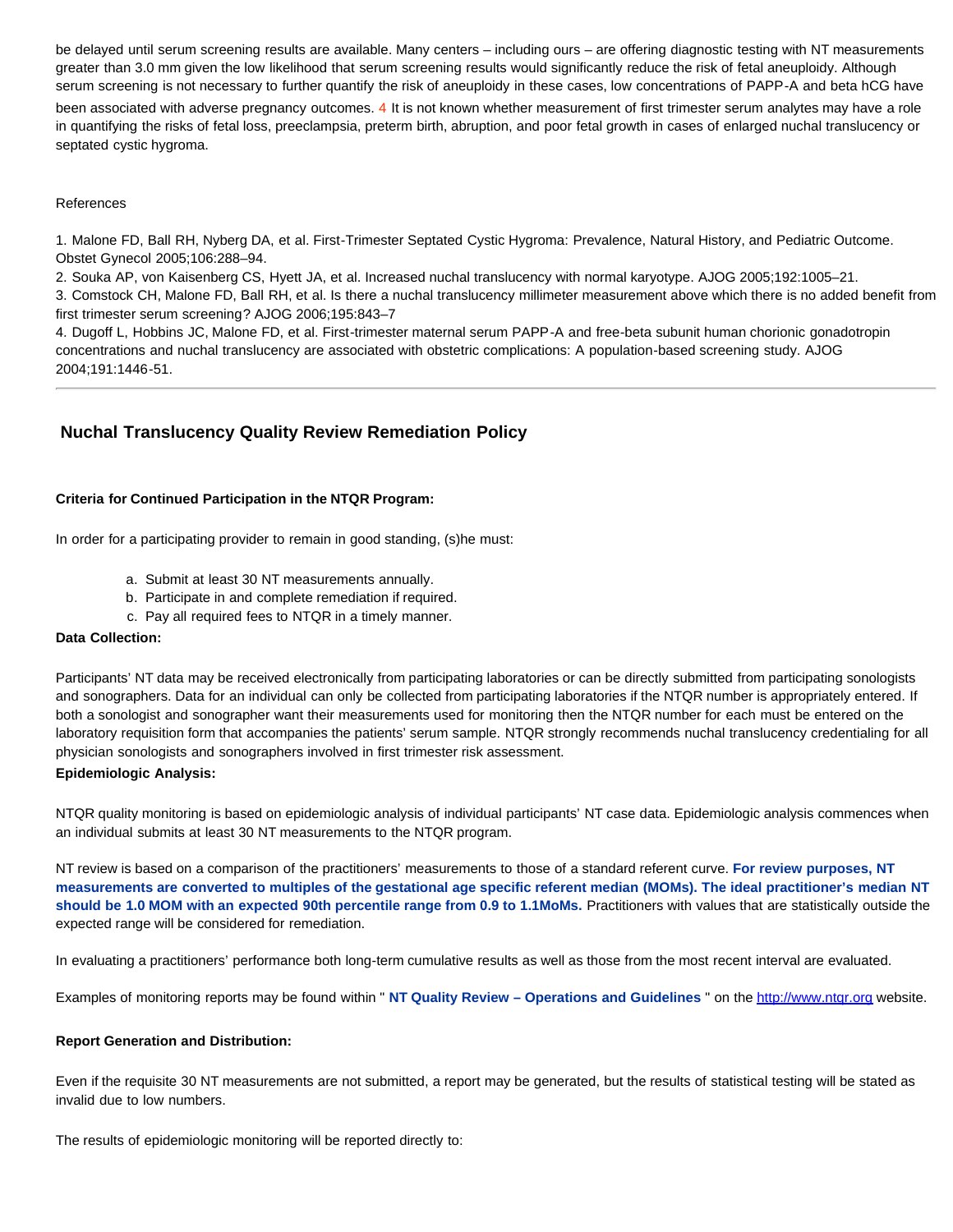- a. The individual participant,
- b. The individual's reading physician if indicated by a NTQR credential number recorded on the requisition slips (effective July 2008) and
- c. The designated practice administrator (effective October 2008).

Participating laboratories have access to reports of participants who submit NT data to their laboratory.

#### **Remediation:**

If an individual sonographer's / sonologist's measurements are determined to be significantly outside of the expected range for a reporting period encompassing a minimum of 30 NT measurements, the individual sonographer / sonologist will be flagged for remediation. When a provider is flagged for the first time, they should seek out the supervision of participants within their practice whose values fall within the expected range. Supervisors should observe NT image acquisition and measurement and offer constructive critiques to the "flagged" participant. It will be the responsibility of the NT credentialed medical director of the practice to monitor progress of the "flagged" individual.

If multiple participants within the same practice are flagged, the practice must service and calibrate the relevant equipment.

#### **Second Sequential Flag:**

If a provider is flagged in a sequential reporting period, the provider will be required to participate in formal remediation. The first stage requires the individual to:

- a. Document completion of review of the technical image lectures,
- b. Retake the NTQR credentialing exam, and
- c. Submit three images for review to the NTQR review committee.

If the submitted images do not pass the image review process, additional images will be required until the standard criteria for NT image acquisition and measurement have been fulfilled. Image remediation associated with the second sequential flag must be completed within 6 weeks of the date of notification. **If remediation is not completed within 6 weeks, the relevant laboratories will be notified that the NTQR credential number is invalid until remediation is completed.** 

The NTQR will monitor participants who have participated in remediation. Additional remediation activities may be required of individuals to maintain their credential if statistical analysis demonstrates that measurements continue to fall outside of the expected range.

#### **Laboratory Notification of Required Remediation:**

Participating laboratories have ongoing access to quality monitoring reports of participants who submit data to their laboratory. A laboratory may request regular notification of "flagged participants." All laboratories receiving NT data from participants will be notified if remediation activities required of individuals are unsuccessful. The credential status of such individuals will be reported to laboratories on a regular basis.

#### **Appeal Process:**

A participant who is flagged may write a letter to NTQR offering objective information to explain why their patient load may justify a median NT significantly outside of the expected range. Appeals are reviewed by the MFMF Board of Directors and if sustained may substitute for required remediation.

<span id="page-3-0"></span>

**Nuchal Translucency Quality Review Nasal Bone Education**

The Maternal Fetal Medicine Foundation Nuchal Translucency Quality Review Program is pleased to offer an educational program in nasal bone imaging to participants credentialed by NTQR in nuchal translucency. The educational program provides didactic education in nasal bone and requires submission and review of five images. Successful completion of this education is adequate to submit nasal bone images as part of a risk assessment program.

You may log in to your account to begin the Nasal Bone process. To begin the nasal bone credentialing process click on red lettering related to nasal bone on your summary page (available on login or through the upper menu bar under "home"). Similar to NT credentialing NTQR honors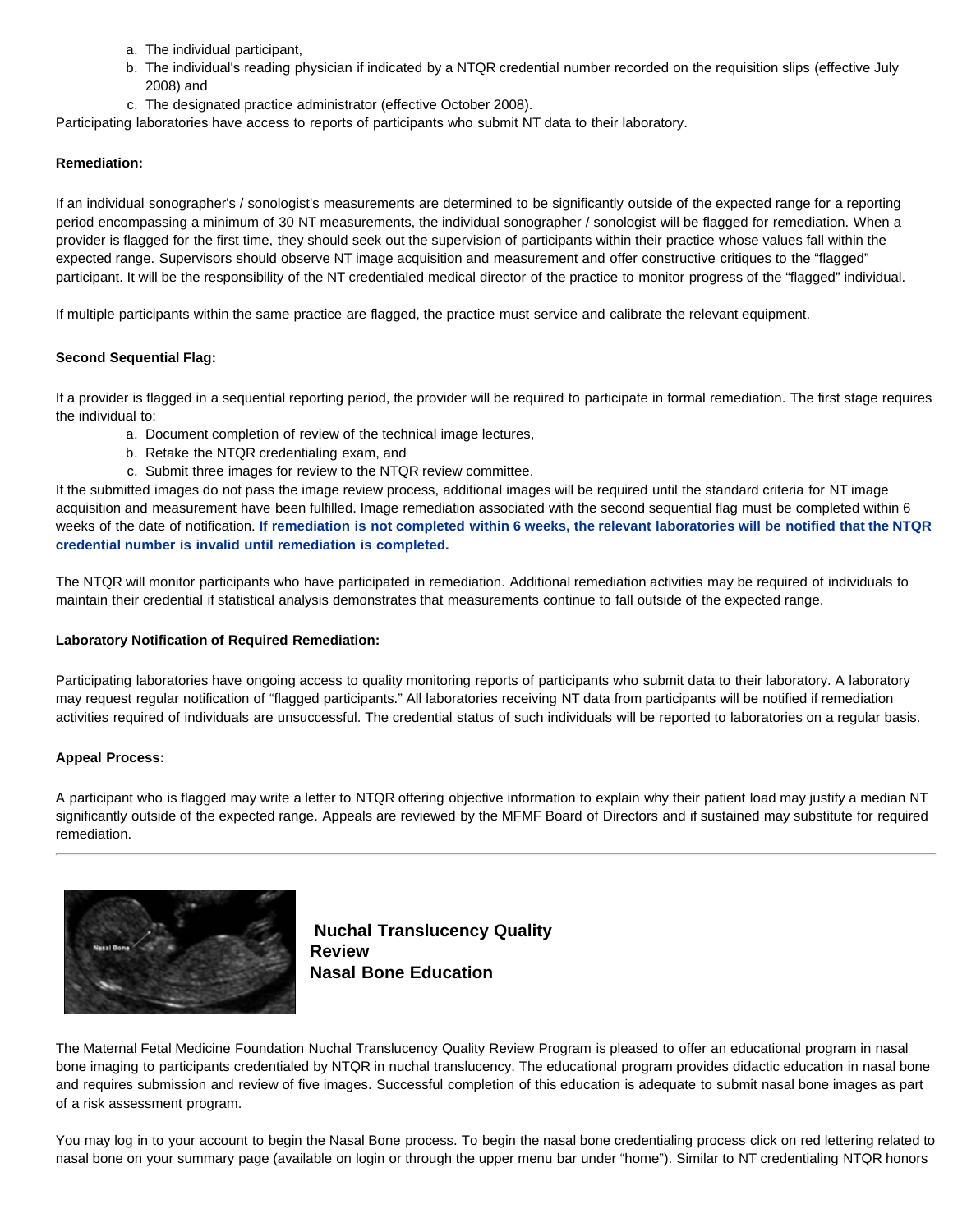FMF nasal bone certification. A didactic lecture on nasal bone is provided under "education" on the upper menu bar. There is no examination required.

The image review process requires participants to submit 5 images from 5 individual fetuses. The fetus should have a crown rump length between 38 and 84 mm. Participants may submit images by mail after completing data sheets online. Alternatively nasal bone images in jpeg format may be uploaded directly through the website.

Nasal bone completion requires that participants have an active NTQR NT credential, and submit 5 images. Each submitted image must demonstrate 4 of the 5 criteria listed below. None of the 5 criteria listed below can be missed on all images.

Nasal Bone criteria used by NTQR are as follows:

- NB Criterion 1: The ultrasound image must be clear with the fetal facial profile well defined.
- **NB Criterion 2:** The fetus occupies the majority of the image.
- **NB Criterion 3:** The fetal face is in the mid-sagittal plane with the tip of the nose seen in fetal profile and the third and fourth ventricle seen in the fetal central nervous system.
- NB Criterion 4: There is a 45-degree angle of insonation with the fetal profile.
- **NB Criterion 5:** The brightness of the nasal bone is greater or equal to that of the overlying skin.

Participants will fail the nasal bone education module if any image does not demonstrate 4 out of 5 criteria or if any of the 5 criteria are missed on all images. If a participant fails with a score between 70% - 79% resubmission of 3 images is required. If one image does not demonstrate 4 out of 5 criteria or if one criterion is missed on all images resubmission of 3 images is required. If the image review score is less than 70% then resubmission of 5 images is required.

If participants pass the nasal bone education they will be able to print a nasal bone certificate on their summary page and submit the nasal bone certificate to participating laboratories. E-mail ntarsupport@ntqr.org with any questions that you may have.

## <span id="page-4-0"></span>**Patient Education Resources for Providers**



By Renee Chard Certified Genetic Counselor Maine Medical Center Member, Nuchal Translucency Oversight Committee

NTQR is committed to providing high quality, evidence based resources for patients and providers.

NTQR participants can now request a downloadable file containing educational materials for their patients. The easy to read file contains patient friendly information about first trimester screening in a question and answer format. It may be printed on your own practice letterhead. The document was developed by a team of genetic counselors from Maine, Ohio, and New York. The document is in a MS Word format and avaiable upon request from **[ntqrsupport@ntqr.org.](http://www.ntqr.org/)**

This spring NTQR communicated with Mark Leach of the National Down Syndrome Society (NDSS) and Anne Downey of the National Association for Down Syndrome (NADS) regarding the importance of providing up to date and balanced information when counseling patients and their partners after a prenatal diagnosis of aneuploidy in their fetus. Our shared goals are to inform and support patients in making decisions for themselves and their families.

The American College of Obstetricians and Gynecologists' **ACOG Practice Bulletin #88, Invasive Prenatal Testing for Aneuploidy** states: " After the diagnosis of a chromosomal abnormality, the patient should receive detailed information, if known, about the natural history of individuals with the specific chromosomal finding. In many cases, it may be very helpful to refer the patient to a genetic counselor or clinical geneticist and national groups such as The National Down Syndrome Society **[www.ndss.org](http://www.ntqr.org/)** or National Down Syndrome Congress **[www.ndscenter.org](http://www.ndscenter.org/)** to help the patient make an informed decision." NADS offers to prenatal care providers information on how to deliver the news of a positive test result, informational brochures, and contacts for local support groups. Here are a number of organizations that can help you better serve your patients: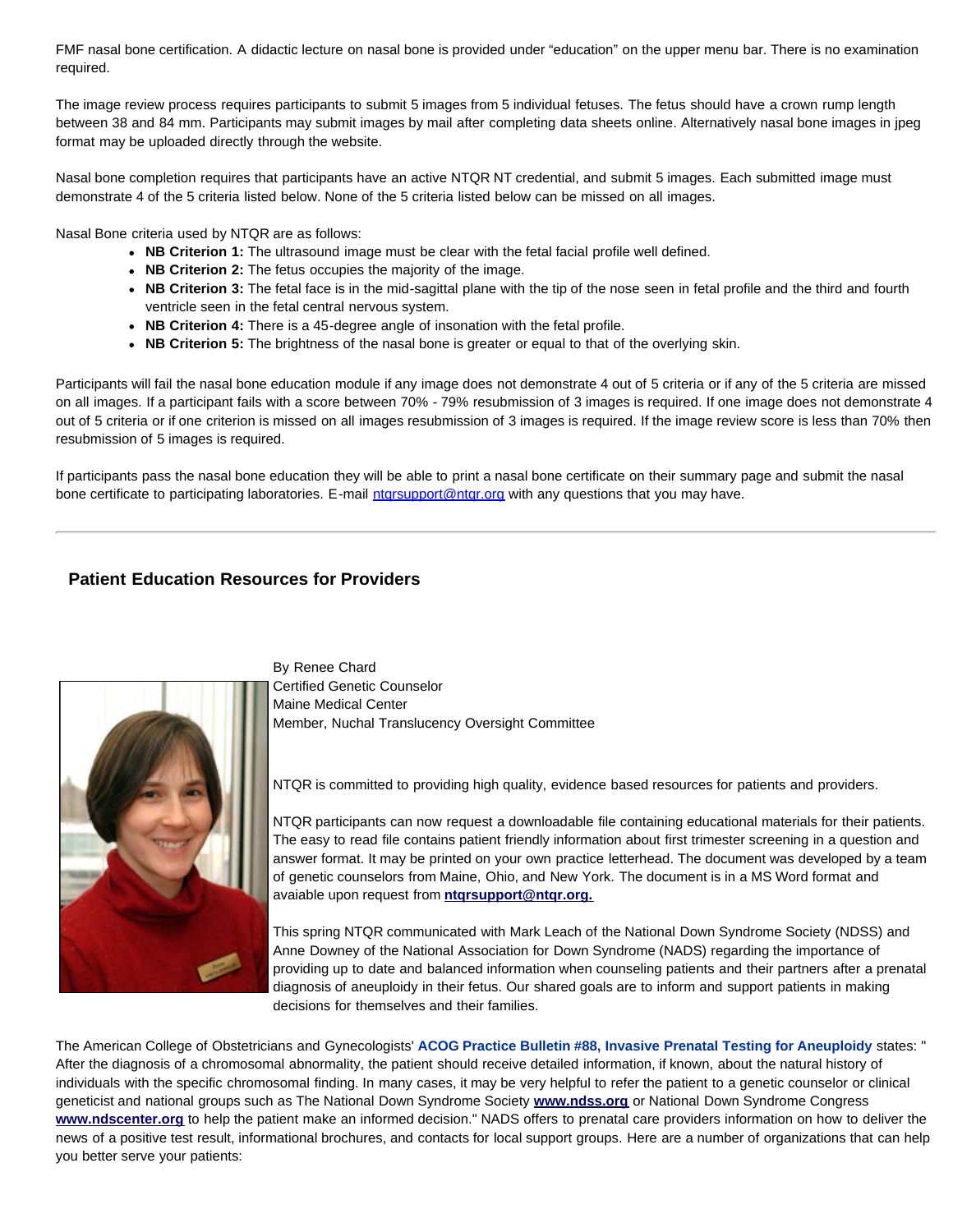- National Society of Genetic Counselors (**[www.nsgc.org](http://www.nsgc.org/)**)
- American College of Medical Genetics (**[www.acmg.net](http://www.nsgc.org/)**)
- National Down Syndrome Society (**[www.ndss.org](http://www.nsgc.org/)**)
- National Association for Down Syndrome (**[www.nads.org](http://www.nsgc.org/)**)
- National Down Syndrome Congress (**[www.ndsccenter.org](http://www.nsgc.org/)**)
- Trisomy 18 Foundation (**[www.trisomy18support.org](http://www.nsgc.org/)**)
- Chromosome Deletion Outreach (**[www.chromosomedisorder.org/CDO\)](http://www.nsgc.org/)**

# <span id="page-5-0"></span>**MFM Foundation Guidelines NTQR Credentialing for Sonographers**

By the Members of the NT Oversight Committee

#### **Preamble:**

The Maternal Fetal Medicine Foundation recommends nuchal translucency (NT) credentialing for all physician sonologists and sonographers involved in first trimester Down Syndrome risk assessment. The Maternal Fetal Medicine Foundation is committed to NT credentialing of both members of the team, not just the person who scans, to establish a team approach and to meet the recommendations of the **ACOG Practice Bulletin Number 77** titled **Screening for Fetal Chromosomal Anomalies**. Ongoing quality monitoring of both sonographers and supervising sonologists helps insure that patients receive the most accurate first trimester risk assessment possible.

Sonographers entering the NTQR program are responsible for maintaining a comprehensive sonography credential with relevant obstetrical content provided by a nationally recognized agency. The NTQR endorses sonographer education and certification as required by the AIUM for obstetrical laboratory accreditation (currently the ARDMS OB/GYN credential).

#### **MFM Foundation Guidelines for Sonographer Credentialing**

Credentialing for sonographer participants in the NTQR program requires didactic education, successful completion of a written examination, and evidence of image proficiency.

#### 1. **Didactic Evaluation**

- a. All sonographer participants must take the prescribed didactic course that has been specifically developed for sonographers and pass a written examination that demonstrates their ability to perform the sonography component of first trimester Down Syndrome risk assessment. The course and examination are different from those required for physician sonologists.
- b. Successful completion of the exam will require didactic knowledge of the principals of first trimester risk assessment as well as confirmation of the ability of the examinee to identify appropriately performed NT images that meet the guidelines for image quality.

#### 2. **Image Submission**

- a. Images sent in for credentialing review must be acquired by the participating sonographer seeking credentialing.
- b. Submitted images must not have been previously used for credentialing by any one else.
- c. A credentialed sonographer may assist with image acquisition by a supervising sonologist for supervising sonologist credentialing but the supervising sonologist must select the desired images for submission. These images must be different from those images submitted by the sonographer for his/her image proficiency evaluation.

The MFM Foundation is a 501( c)(3) non-profit entity. This practice bulletin was developed by the Nuchal Translucency Oversight Committee of the MFM Foundation. The information is designed to aid practitioners in making decisions about appropriate maternal fetal care. These guidelines should not be construed as dictating an exclusive course of treatment or procedure. Variations in practice may be warranted based on the needs of the individual patient, resources, and limitations unique to the institution or type of practice.

# <span id="page-5-1"></span>**Participation Fee Discount Available**

The Maternal Fetal Medicine Foundation Board of Directors is pleased to announce a discount plan available for participation fees. Discounts are available for practices with 4 or more NTQR credentialed physicians and a low volume of NT examinations. Low volume is defined as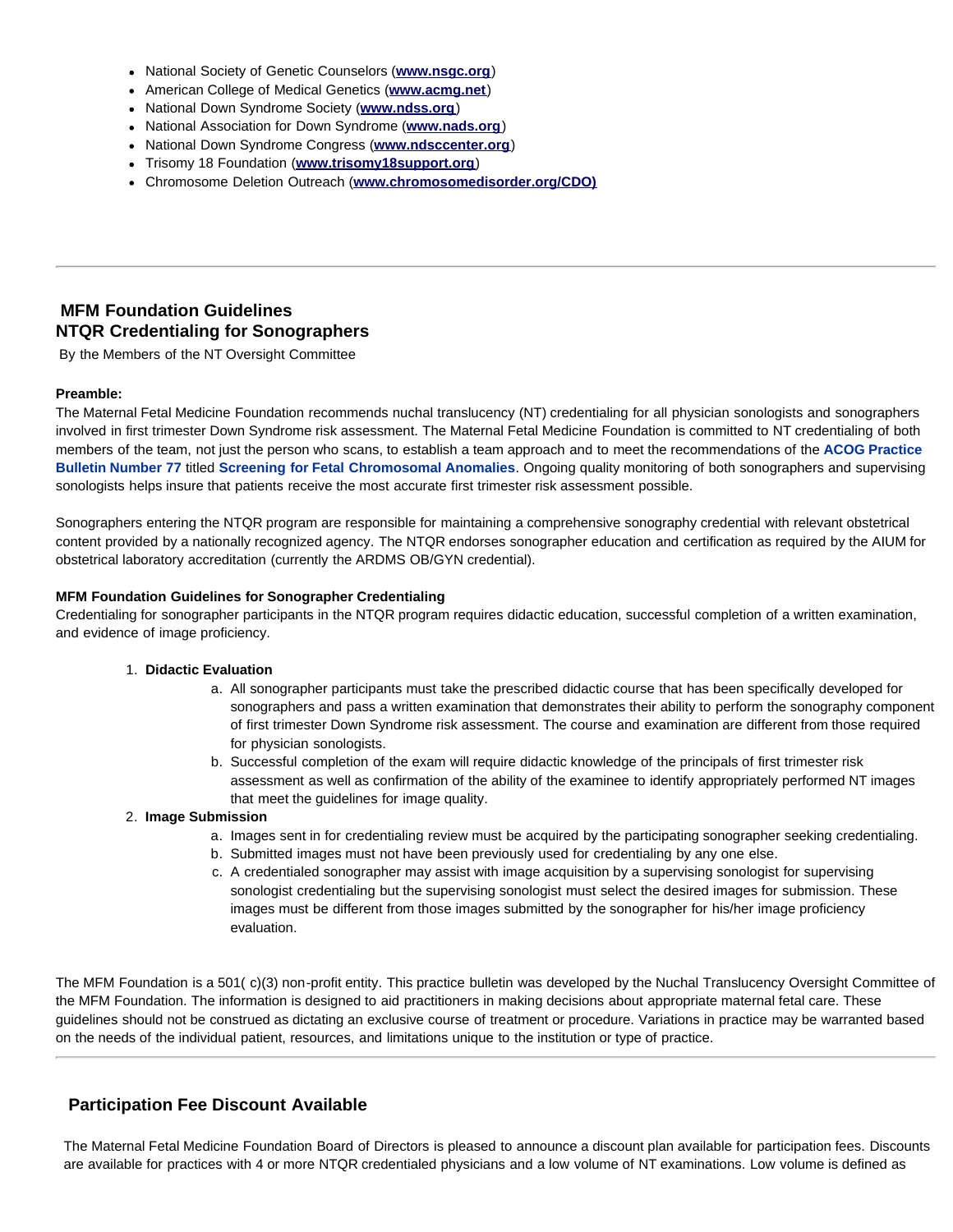less than 1000 NT exams within the practice the first year and less than 600 NT exams in subsequent years. The sole purpose of the participation fee is to cover data analysis and program expenses and these are tightly managed. NTQR does not want the annual fee to be an obstacle to credentialing. Please email **[ntqrsupport@ntqr.org](http://www.ntqr.org/)** for additional information and to apply for the discount.

# <span id="page-6-0"></span>**Join NTQR and Get Credentialed**

**The Nuchal Translucency Quality Review Program (NTQR) is a United States based effort seeking to establish a NT quality control system and help formalize set standards. NTQR offers a unique opportunity to learn about the proper techniques and theories involved in obtaining accurate and reproducible NT measurements from the 11-14 week ultrasound scan and first trimester risk assessment for Down Syndrome, while also offering a method to evaluate and track provider proficiency though ongoing NT quality monitoring reports.** 

**Two ways to join NTQR and get credentialed!** 

1. On Line

- 1. Go to **[www.ntqr.org](http://www.ntqr.org/)**
- 2. Register
- 3. On your computer, watch the same lectures given at NTQR's land-based courses. (This doesn't have to be done in one sitting)
- 4. Take the same on-line test as land-based course participants
- 5. Submit 10 slides for quality review
- 6. Get credentialed

2. Plan to attend one of these upcoming NTQR land-based courses:

- 1. Register and attend a 2008 Planned Land-Based Courses (see below)
- 2. Take the on line exam
- 3. Submit 10 slides for quality review
- 4. Get credentialed

# **World Class CME The Best of the Big Apple OB-GYN Ultrasound 2008** The Marriot Marquis

New York, New York October 10-12, 2008 **[http://worldclasscme.com](http://worldclasscme.com/)** **IAME 9th Annual Obstetric Ultrasound in the High Risk Patient**

Nuchal Translucency Education and Quality Monitoring Program The Venetian Resort Hotel Las Vegas, Nevada Oct 17-19, 2008 **<http://www.iame.com/courses/hirisk1008/hirisk.html>**

**17th Annual OB-GYN Ultrasound Update for Clinical Practice sponsored by the Hohler - Gottesfeld Foundation** Lago Mar Resort and Club Ft. Lauderdale, Florida December 11-14, 2008 **[http://www.cmebyplaza.com](http://www.cmebyplaza.com/)**

# **IAME National Conference on OB-GYN Ultrasound**

Nuchal Translucency Credentialing Course Chicago Marriott Downtown Chicago, Illinois Dec 5-7, 2008 **<http://www.iame.com/courses/ob1208/ob.html>**

### **32nd Annual Advanced Ultrasound Seminar**

<span id="page-6-1"></span>Walt Disney's World Contemporary Resort Orlando, Florida Feb 18 -21, 2009 **[http://www.wfubmc.edu/ultrasound](http://www./)**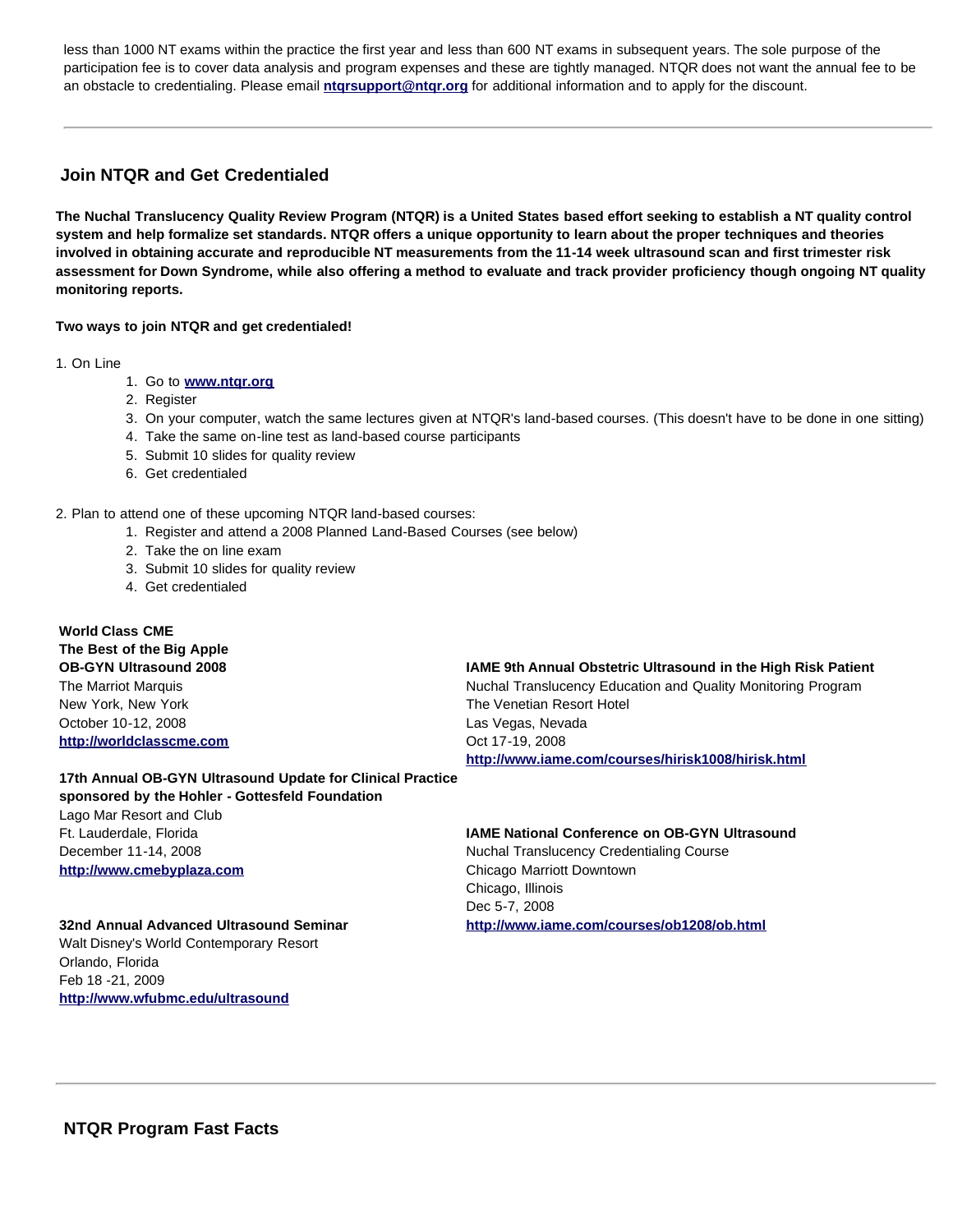

#### **Program Statistics**

- 3,847 providers of NT measurements have registered with the Nuchal Translucency Quality Review Program
- 2,562 providers have been credentialed through NTQR
- Over 16,963 NT images have been reviewed by NTQR's Expert Reviewers
- Twelve laboratories currently participate with the NTQR Program. To view the list of our partner laboratories, go to **[www.NTQR.org](http://www.ntqr.org/)**



# Registrants by Primary Clinical Role

**[Powered by DM-STAT, Inc.](http://www.dmstat.com/)** The NT Examiner is published quarterly by the NuchalTranslucency Quality Review. Copyright © 2008 Nuchal Translucency Quality Review. All rights reserved. Limited copies may be made for internal staff use only. Credit must be given to the publisher. Otherwise, no part of this